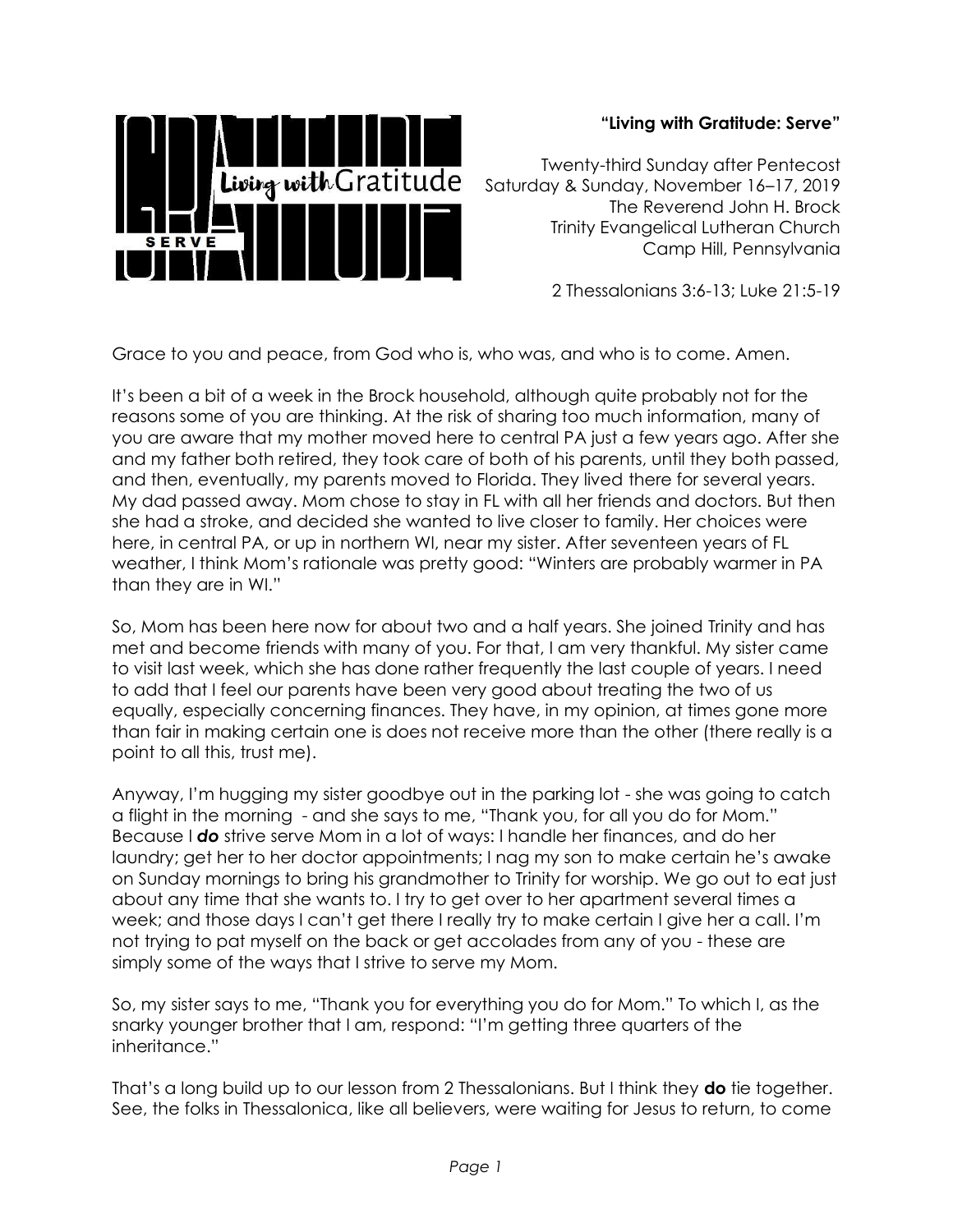back, to get them and bring them to heaven. That whole idea usually goes by the Greek word "parousia" *(parousia).* They expected it to happen soon. Like, "before the end of the year" soon; or "by month's end" soon; or even, "before lunch" soon. Because a lot of these believers had been alive at least when Jesus was killed, they all pretty much thought he was going to return in their lifetime. When they remembered what Jesus had said, things like what we heard in the gospel lesson, and they looked around at the things that were happening, the people got excited, because they thought Jesus' words were being fulfilled. They were expectant. They were waiting for Jesus to be here. Right. Now.

That attitude got so pervasive in the congregation there in Thessalonica, that people quit their jobs. They stopped their normal, everyday activities, and simply sat around, waiting. They stopped doing things like paying the bills, doing the laundry, going to their jobs and earning a wage, because what good was money going to do them? They were waiting. Waiting for Jesus to come back. Waiting for Jesus to bring them joy and peace. Maybe they were waiting to sit around playing harps all day.

While they waited, with no jobs, not doing anything to help others, they did what a lot of humans who are doing nothing do, which is: gossip; goof off; **not** be helpful. And, perhaps *worse*, they started depending on those fewer and fewer believers who *were*  still working, those who *were* still earning a wage, still bringing in money to pay for food and clothing and shelter.

So, Paul had to do some dope slapping. *Knock it off,* Paul says. *You didn't learn this from us. Get your act together, and at the very least, support yourself* (this is the Brock paraphrase - actual translations may vary)

For Paul, if you are *able,* then you are *called.* For Paul, if you have the *ability,* then you have the *duty.*

We do know that not all of us are called to do everything. We are each of us gifted differently. What I understand Paul to mean here is that if you are able to serve the Lord in whatever capacity you are talented in, then that's what you are called to be doing.

Conversely, if you have talent and/or ability, and *aren't* doing anything, or worse, sitting around purposefully **not** serving, then . . . *seriously*? You call yourself a believer, yet you sit around, idly chatting, not doing anything to help yourself, or worse, not help those in need?

Paul said:

*Anyone unwilling to work should not eat*. (V10) This does not mean, though, that we have to be doing big, showy, venues of faith.

We can serve in all kinds of ways. We can serve by helping our family members. "Help those in need" maybe means that we can go to the area ravaged by the wildfire, or damaged by the hurricane, or striving to dig out from the flood, and help those folks literally rebuild. It can also mean, you go to those areas, and help provide meals. or give childcare, while others more able do the actual, physical rebuilding. Maybe it